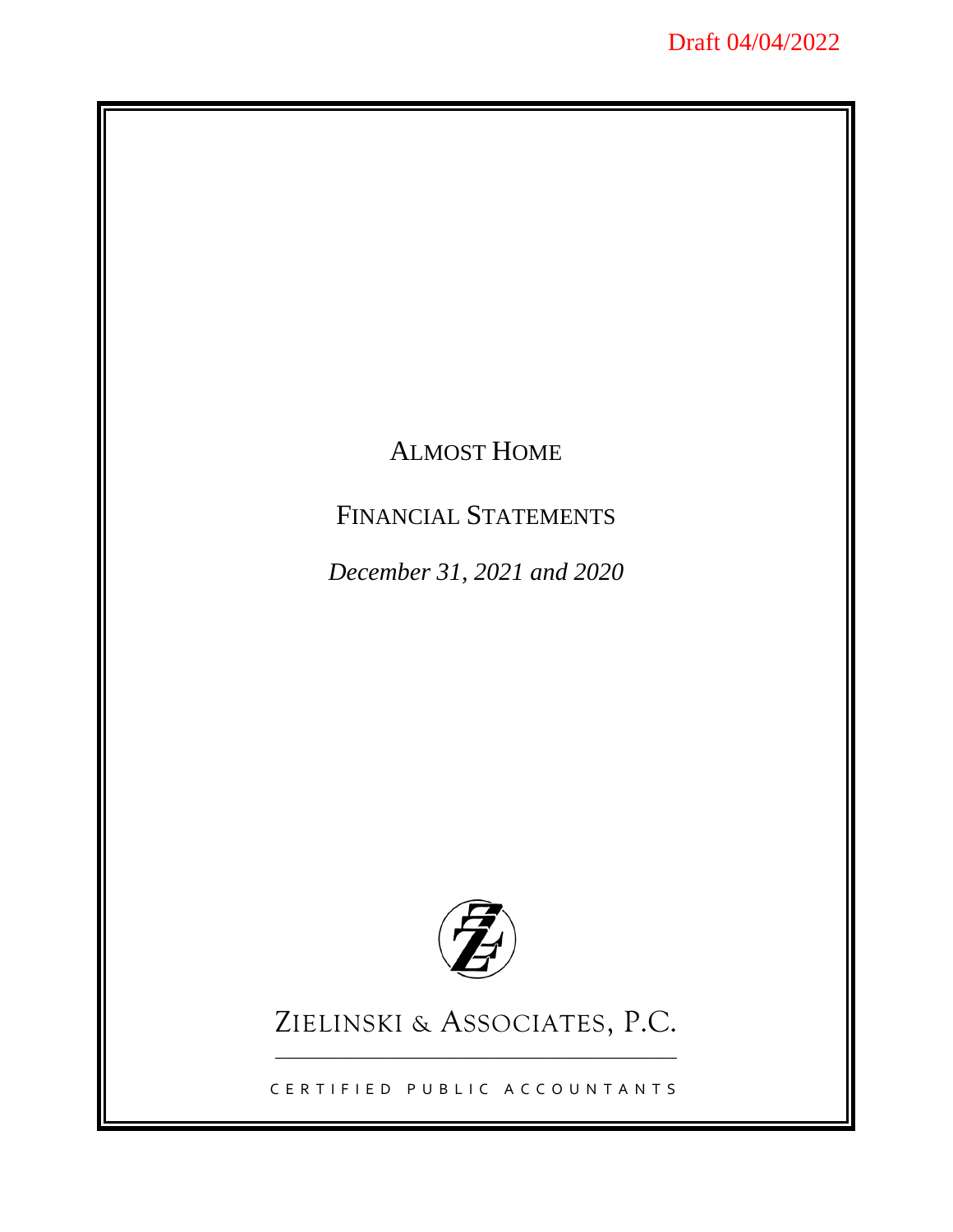# FINANCIAL STATEMENTS

*December 31, 2021 and 2020*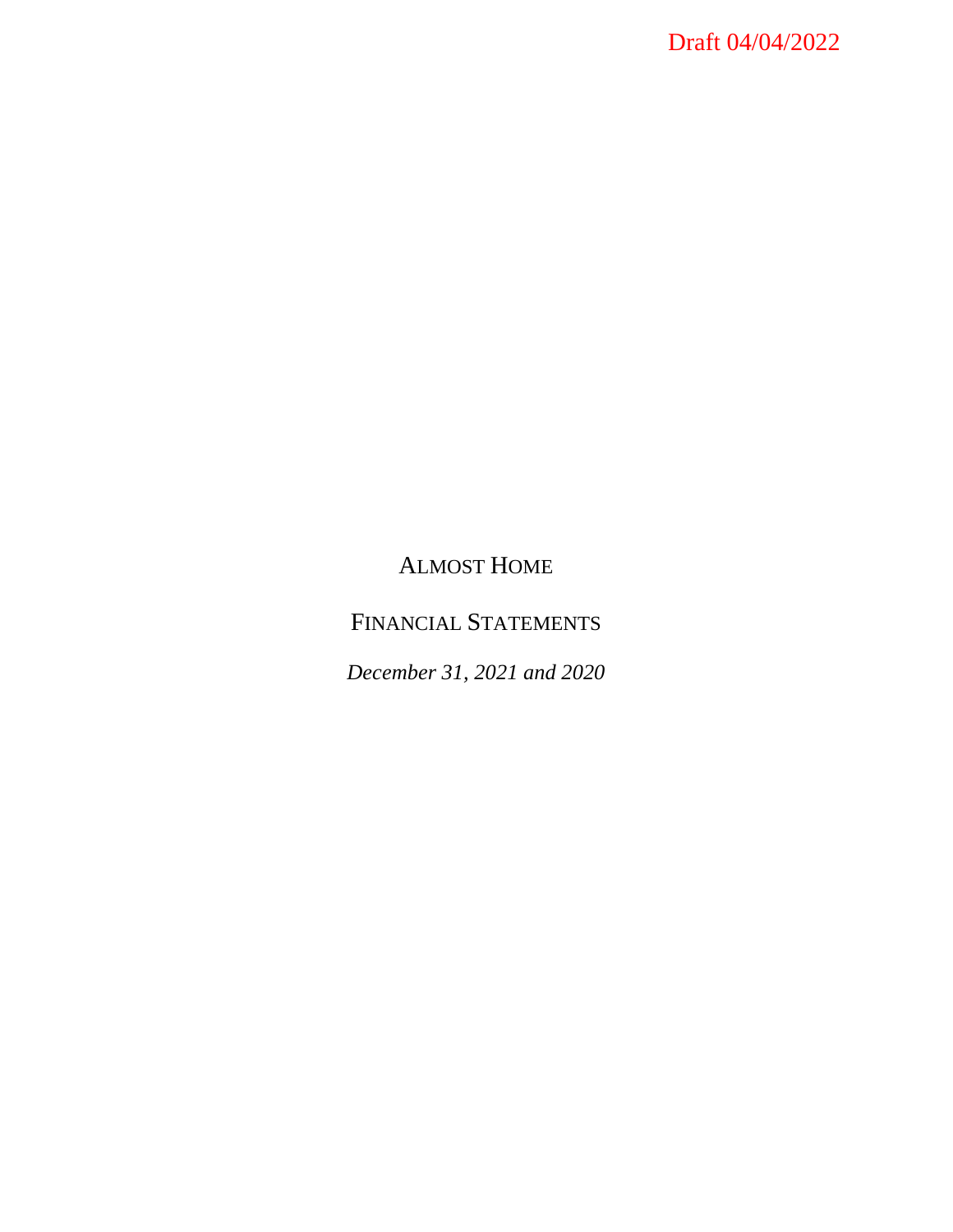# FINANCIAL STATEMENTS

December 31, 2021 and 2020

# **Table of Contents**

|  | $\overline{4}$ |
|--|----------------|
|  |                |
|  | 6              |
|  |                |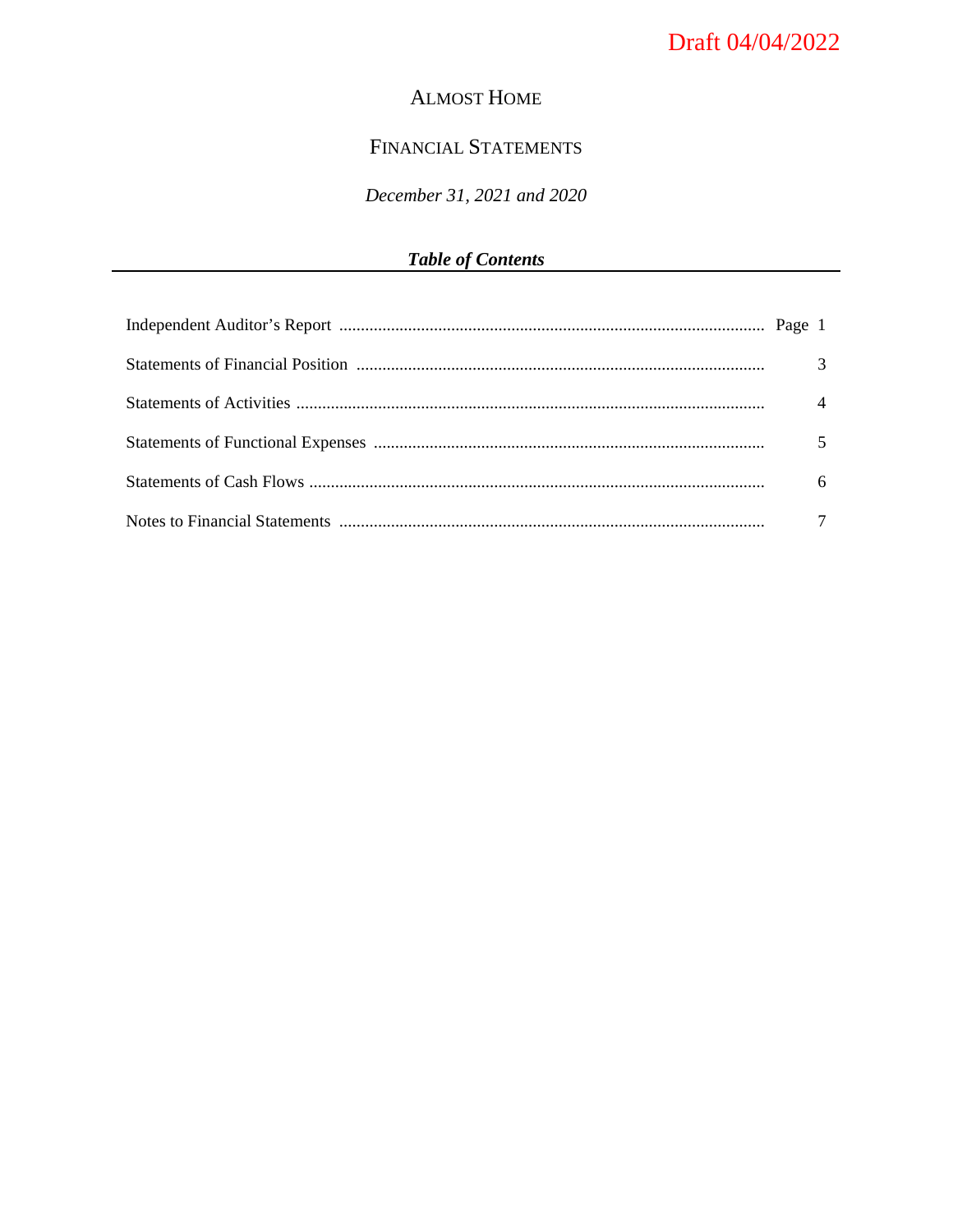

#### **Independent Auditor's Report**

Board of Directors Almost Home St. Louis, Missouri

We have audited the accompanying financial statements of Almost Home (a nonprofit organization), which comprise the Statements of Financial Position as of December 31, 2021 and 2020, and the related Statements of Activities, Functional Expenses, and Cash Flows for the years then ended, and the related notes to the financial statements.

In our opinion, the financial statements referred to above present fairly, in all material respects, the financial position of Almost Home as of December 31, 2021 and 2020, and the changes in its net assets and its cash flows for the years then ended in accordance with accounting principles generally accepted in the United States of America.

#### **Basis of Opinion**

We conducted our audits in accordance with auditing standards generally accepted in the United States of America. Our responsibilities under those standards are further described in the Auditor's Responsibilities for the Audit of the Financial Statements section of our report. We are required to be independent of Almost Home and to meet our other ethical responsibilities in accordance with the relevant ethical requirements relating to our audits. We believe that the audit evidence we have obtained is sufficient and appropriate to provide a basis for our audit opinion.

#### **Responsibilities of Management for the Financial Statements**

Management is responsible for the preparation and fair presentation of these financial statements in accordance with accounting principles generally accepted in the United States of America, and for the design, implementation, and maintenance of internal control relevant to the preparation and fair presentation of financial statements that are free from material misstatement, whether due to fraud or error.

In preparing the financial statements, management is required to evaluate whether there are conditions or events, considered in the aggregate, that raise substantial doubt about Almost Home's ability to continue as a going concern within one year after the date that the financial statements are available to be issued.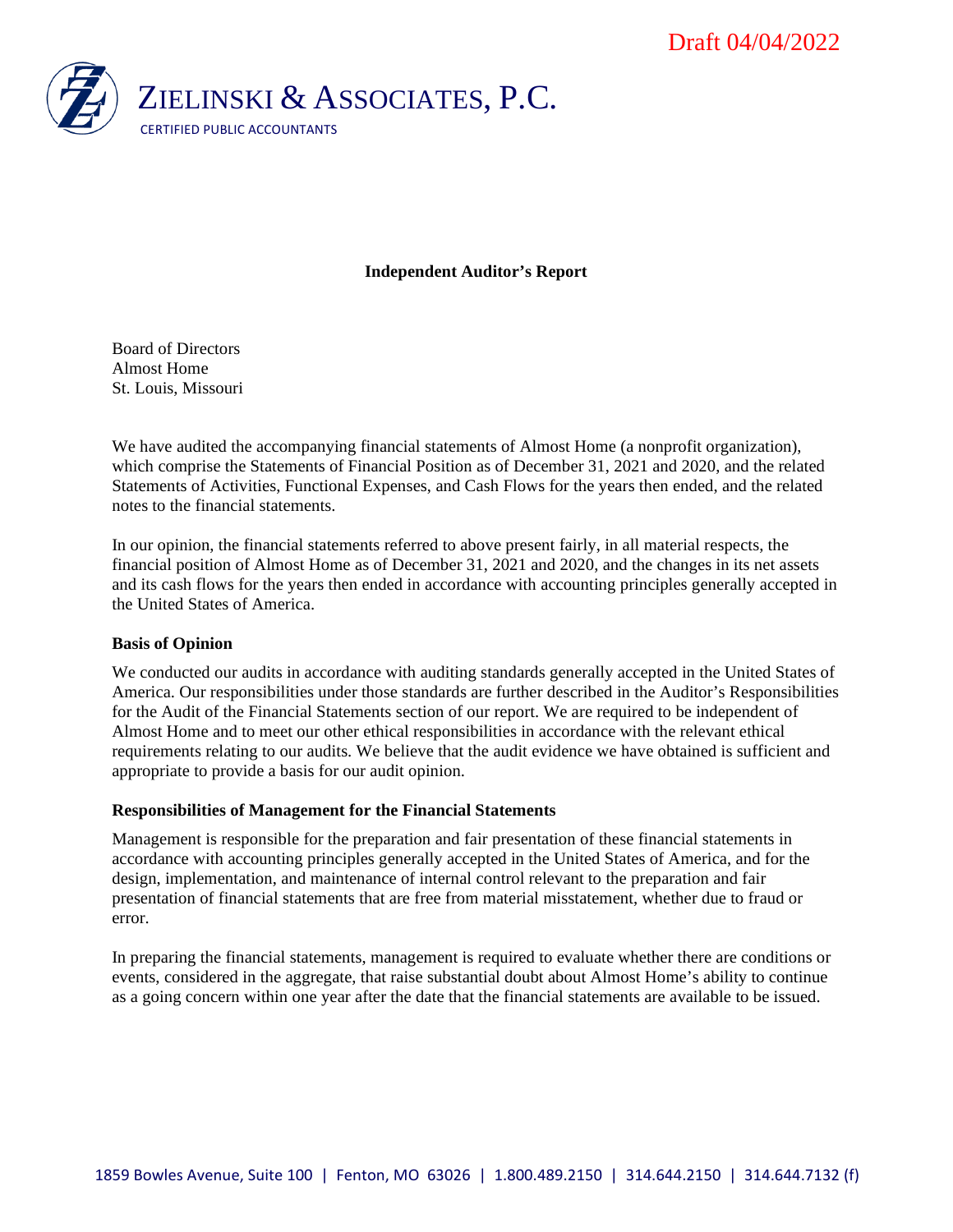Board of Directors Page 2

#### **Auditor's Responsibilities for the Audit of the Financial Statements**

Our objectives are to obtain reasonable assurance about whether the financial statements as a whole are free from material misstatement, whether due to fraud or error, and to issue an auditor's report that includes our opinion. Reasonable assurance is a high level of assurance but is not absolute assurance and, therefore, is not a guarantee that an audit conducted in accordance with generally accepted auditing standards will always detect a material misstatement when it exists. The risk of not detecting a material misstatement resulting from fraud is higher than for one resulting from error, as fraud may involve collusion, forgery, intentional omissions, misrepresentations, or the override of internal control. Misstatements, including omissions, are considered material if there is a substantial likelihood that, individually or in the aggregate, they would influence the judgment made by a reasonable user on the financial statements.

In performing an audit in accordance with generally accepted auditing standards, we:

- Exercise professional judgment and maintain professional skepticism throughout the audits.
- Identify and assess the risks of material misstatement of the financial statements, whether due to fraud or error, and design and perform audit procedures responsive to those risks. Such procedures include examining, on a test basis, evidence regarding the amounts and disclosures in the financial statements.
- Obtain an understanding of internal control relevant to the audits in order to design audit procedures that are appropriate in the circumstances, but not for the purpose of expressing an opinion on the effectiveness of Almost Home's internal control. Accordingly, no such opinion is expressed.
- Evaluate the appropriateness of accounting policies used and the reasonableness of significant accounting estimates made by management, as well as evaluate the overall presentation of the financial statements.
- Conclude whether, in our judgment, there are conditions or events, considered in the aggregate, that raise substantial doubt about Almost Home's ability to continue as a going concern for a reasonable period of time.

We are required to communicate with those charged with governance regarding, among other matters, the planned scope and timing of the audits, significant audit findings, and certain internal control related matters that we identified during the audits.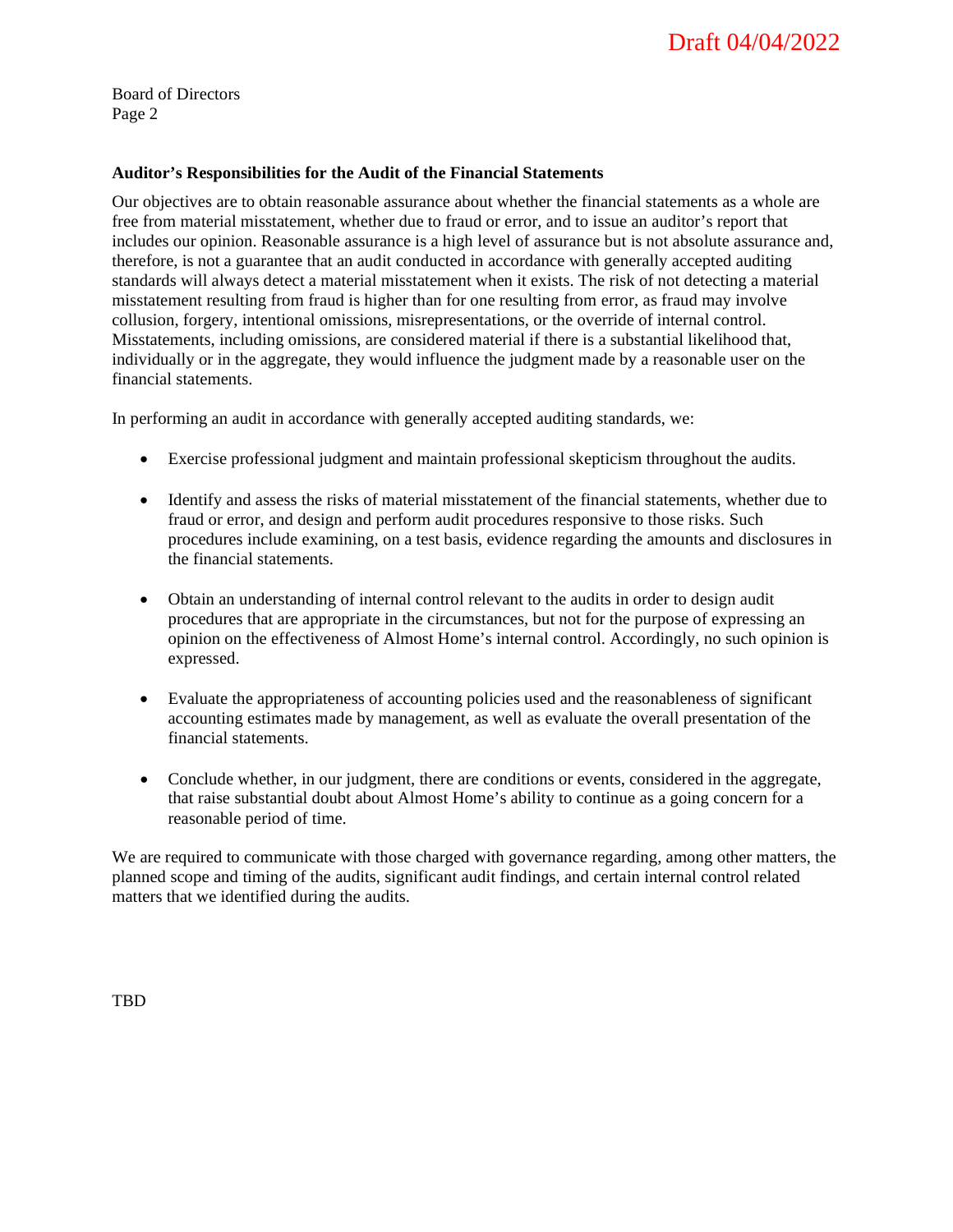# Draft 04/04/2022

# ALMOST HOME

# STATEMENTS OF FINANCIAL POSITION

## *December 31, 2021 and 2020*

|                                                       | 2021            | 2020            |
|-------------------------------------------------------|-----------------|-----------------|
| Assets                                                |                 |                 |
| <b>Current Assets</b>                                 |                 |                 |
| Cash and cash equivalents                             | \$<br>950,644   | \$<br>843,517   |
| Investments (Note C)                                  | 381,497         | 411,958         |
| Accounts receivable (Note D)                          | 303,154         | 216,015         |
| Property, plant, and equipment, net (Note E)          | 792,656         | 829,519         |
| Prepaid expenses                                      | 14,158          | 2,611           |
| <b>Total Current Assets</b>                           | 2,442,109       | 2,303,620       |
| <b>Noncurrent Assets</b>                              |                 |                 |
| Due from Almost Home Permanent Housing, L.P. (Note I) | 351,899         | 326,874         |
| Note receivable-Almost Home                           |                 |                 |
| Permanent Housing, L.P. (Note I)                      | 82,859          | 82,859          |
| <b>Total Noncurrent Assets</b>                        | 434,758         | 409,733         |
| <b>TOTAL ASSETS</b>                                   | 2,876,867       | 2,713,353       |
| <b>Liabilities and Net Assets</b>                     |                 |                 |
| Liabilities                                           |                 |                 |
| Accounts payable and accrued expenses                 | \$<br>11,605    | \$<br>21,243    |
| Accrued expenses                                      | 25,480          | 54,204          |
| Lease payable (Note H)                                |                 | 353             |
| <b>TOTAL LIABILITIES</b>                              | 37,085          | 75,800          |
| Net assets                                            |                 |                 |
| Without donor restrictions                            | 2,640,491       | 2,422,130       |
| Board designated (Note J)                             | 106,660         | 106,660         |
| With donor restrictions (Note K)                      | 92,631          | 108,763         |
| <b>TOTAL NET ASSETS</b>                               | 2,839,782       | 2,637,553       |
| <b>TOTAL LIABILITIES AND NET ASSETS</b>               | 2,876,867<br>\$ | 2,713,353<br>\$ |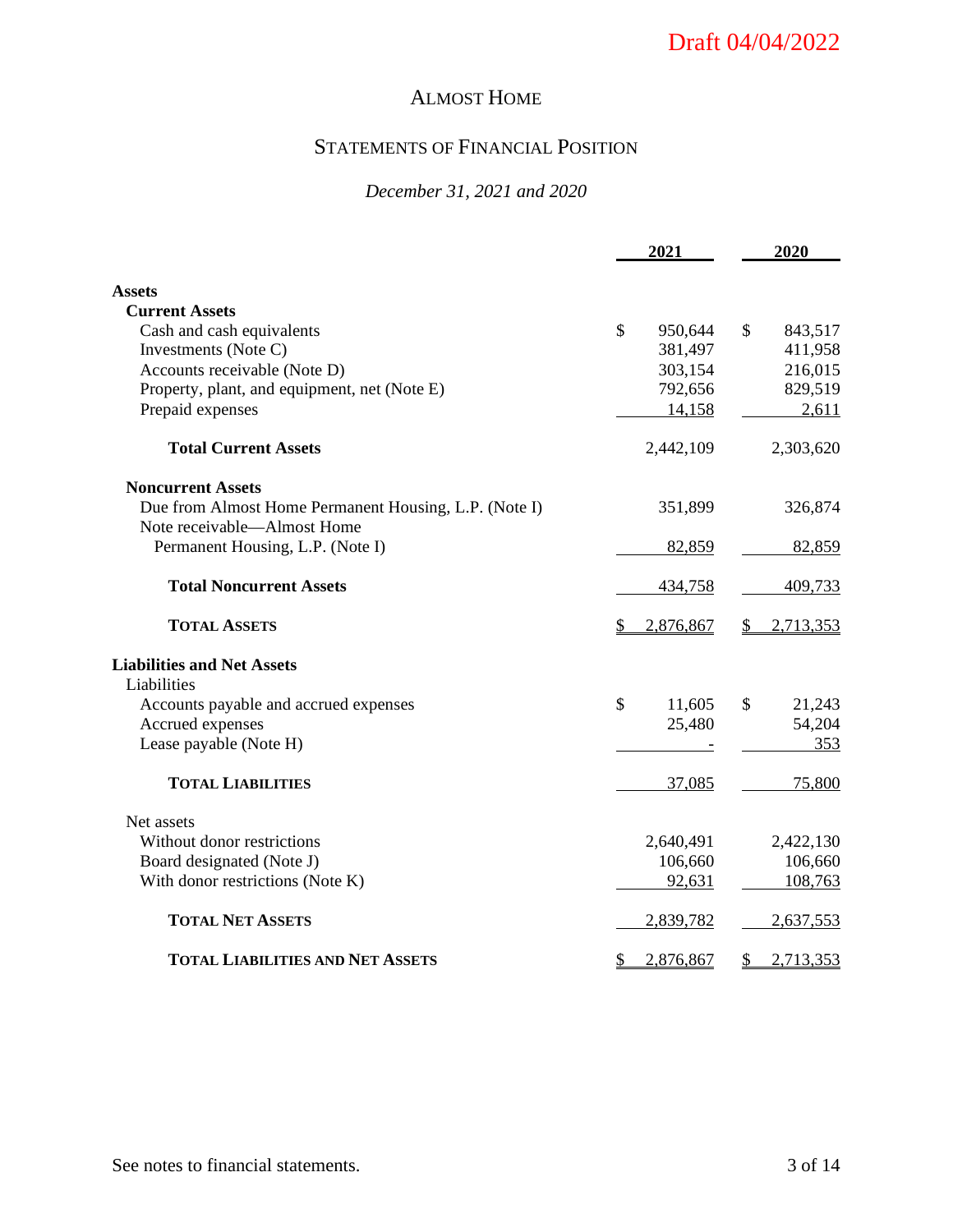# STATEMENTS OF ACTIVITIES

# *For the years ended December 31, 2021 and 2020*

|                                                             |                                                | 2021                                        |                            |                                                | 2020                                        |              |  |  |  |
|-------------------------------------------------------------|------------------------------------------------|---------------------------------------------|----------------------------|------------------------------------------------|---------------------------------------------|--------------|--|--|--|
|                                                             | Without<br><b>Donor</b><br><b>Restrictions</b> | With<br><b>Donor</b><br><b>Restrictions</b> | <b>Total</b>               | Without<br><b>Donor</b><br><b>Restrictions</b> | With<br><b>Donor</b><br><b>Restrictions</b> | <b>Total</b> |  |  |  |
| <b>Support and Revenue</b>                                  |                                                |                                             |                            |                                                |                                             |              |  |  |  |
| Grant income                                                | \$<br>322,643 \$                               | 22,036 \$                                   | 344,679                    | $\mathsf{\$}$<br>358,735 \$                    | 114,285 \$                                  | 473,020      |  |  |  |
| Fees for services                                           | 334,998                                        |                                             | 334,998                    | 286,916                                        |                                             | 286,916      |  |  |  |
| Other development revenue                                   | 144,060                                        |                                             | 144,060                    | 136,533                                        |                                             | 136,533      |  |  |  |
| Donations                                                   | 169,655                                        |                                             | 169,655                    | 108,595                                        |                                             | 108,595      |  |  |  |
| Special event revenue, net of expenses                      | 143,629                                        |                                             | 143,629                    | 96,908                                         |                                             | 96,908       |  |  |  |
| Interest                                                    | 61                                             |                                             | 61                         | 168                                            |                                             | 168          |  |  |  |
| Donations in-kind                                           | 91,667                                         |                                             | 91,667                     | 91,850                                         |                                             | 91,850       |  |  |  |
| Other income                                                | 10,255                                         |                                             | 10,255                     |                                                |                                             | $-0-$        |  |  |  |
| Net assets released from restrictions                       | 38,168                                         | (38, 168)                                   | $-0-$                      | 114,405                                        | (114, 405)                                  | $-0-$        |  |  |  |
| <b>TOTAL SUPPORT AND REVENUE</b>                            | 1,255,136                                      | (16, 132)                                   | 1,239,004                  | 1,194,110                                      | (120)                                       | 1,193,990    |  |  |  |
| <b>Expenses</b>                                             |                                                |                                             |                            |                                                |                                             |              |  |  |  |
| Program services                                            | 804,781                                        |                                             | 804,781                    | 818,216                                        |                                             | 818,216      |  |  |  |
| Management and general                                      | 102,239                                        |                                             | 102,239                    | 119,403                                        |                                             | 119,403      |  |  |  |
| Fundraising                                                 | 65,728                                         |                                             | 65,728                     | 68,325                                         |                                             | 68,325       |  |  |  |
| <b>TOTAL EXPENSES</b>                                       | 972,748                                        |                                             | 972,748                    | 1,005,944                                      |                                             | 1,005,944    |  |  |  |
| <b>CHANGES IN NET ASSETS</b><br><b>BEFORE OTHER CHANGES</b> | 282,388                                        | (16, 132)                                   | 266,256                    | 188,166                                        | (120)                                       | 188,046      |  |  |  |
| <b>Other Changes</b>                                        |                                                |                                             |                            |                                                |                                             |              |  |  |  |
| Almost Home Permanent Housing investment activity           | (63,889)                                       |                                             | (63,889)                   | (80, 222)                                      |                                             | (80, 222)    |  |  |  |
| Unrealized (loss) gain on investment                        | (138)                                          |                                             | (138)                      | 1,525                                          |                                             | 1,525        |  |  |  |
| <b>TOTAL OTHER CHANGES</b>                                  | (64, 027)                                      |                                             | (64, 027)                  | (78, 697)                                      |                                             | (78, 697)    |  |  |  |
| <b>CHANGES IN NET ASSETS</b>                                | 218,361                                        | (16, 132)                                   | 202,229                    | 109,469                                        | (120)                                       | 109,349      |  |  |  |
| <b>Net Assets, Beginning of Year</b>                        | 2,528,790                                      | 108,763                                     | 2,637,553                  | 2,419,321                                      | 108,883                                     | 2,528,204    |  |  |  |
| <b>NET ASSETS, END OF YEAR</b>                              | 2,747,151                                      | 92,631<br><sup>\$</sup>                     | 2,839,782<br>$\mathcal{S}$ | 2,528,790                                      | 108,763<br>$\mathcal{S}$                    | 2,637,553    |  |  |  |

# Draft 04/04/2022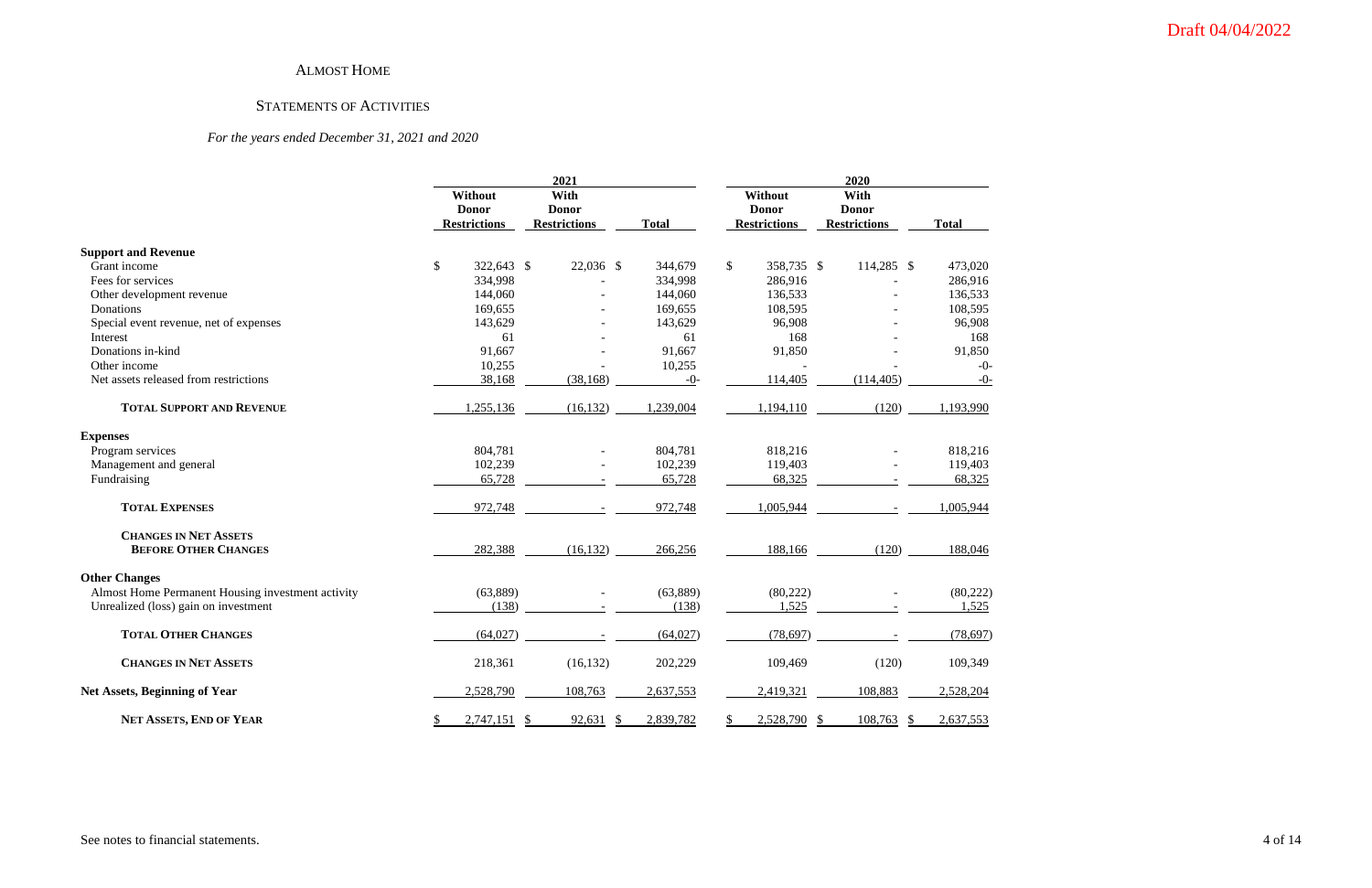# STATEMENTS OF FUNCTIONAL EXPENSES

# *For the years ended December 31, 2021 and 2020*

|                                  | 2021 |                            |               |                                  |              |                    |                         | 2020    |               |                            |                                  |               |                          |              |              |
|----------------------------------|------|----------------------------|---------------|----------------------------------|--------------|--------------------|-------------------------|---------|---------------|----------------------------|----------------------------------|---------------|--------------------------|--------------|--------------|
|                                  |      | Program<br><b>Services</b> |               | <b>Management</b><br>and General |              | <b>Fundraising</b> |                         | Total   |               | Program<br><b>Services</b> | <b>Management</b><br>and General |               | <b>Fundraising</b>       |              | <b>Total</b> |
| Interest expense                 |      | 521                        | $\mathcal{S}$ | 112                              | $\mathbb{S}$ | 112                | $\sqrt[6]{\frac{1}{2}}$ | 745     | $\mathcal{S}$ | 623                        | \$<br>134                        | $\frac{1}{2}$ | 134                      | $\mathbb{S}$ | 891          |
| Food                             |      | 8,233                      |               |                                  |              |                    |                         | 8,233   |               | 11,528                     |                                  |               |                          |              | 11,528       |
| Facilities                       |      | 33,811                     |               | 2,279                            |              | 1,900              |                         | 37,990  |               | 26,981                     | 1,819                            |               | 1,516                    |              | 30,316       |
| <b>Utilities</b>                 |      | 33,635                     |               | 2,268                            |              | 1,890              |                         | 37,793  |               | 35,823                     | 2,415                            |               | 2,013                    |              | 40,251       |
| Software expenses                |      | 4,169                      |               | 1,288                            |              | 674                |                         | 6,131   |               | 3,333                      | 1,029                            |               | 539                      |              | 4,901        |
| Miscellaneous                    |      |                            |               |                                  |              |                    |                         | $-0-$   |               | 525                        | 75                               |               | 25                       |              | 625          |
| Memberships and subscriptions    |      | 1,190                      |               | 255                              |              | 255                |                         | 1,700   |               | 457                        | 98                               |               | 98                       |              | 653          |
| Insurance                        |      | 26,804                     |               | 2,906                            |              | 2,584              |                         | 32,294  |               | 42,019                     | 4,556                            |               | 4,050                    |              | 50,625       |
| Operating expenses               |      | 26,323                     |               | 1,132                            |              | 849                |                         | 28,304  |               | 32,551                     | 1,400                            |               | 1,050                    |              | 35,001       |
| Personnel costs                  |      | 487,855                    |               | 56,734                           |              | 50,059             |                         | 594,648 |               | 451,953                    | 52,558                           |               | 46,375                   |              | 550,886      |
| Donation in-kind                 |      | 82,500                     |               | 9,167                            |              |                    |                         | 91,667  |               | 82,666                     | 9,185                            |               | $\overline{\phantom{a}}$ |              | 91,851       |
| Transportation                   |      | 2,725                      |               |                                  |              |                    |                         | 2,725   |               | 3,324                      |                                  |               |                          |              | 3,324        |
| Taxes and licenses               |      |                            |               |                                  |              |                    |                         | $-0-$   |               | $\overline{\phantom{a}}$   | 516                              |               |                          |              | 516          |
| Professional fees                |      | 32,605                     |               | 23,827                           |              | 6,270              |                         | 62,702  |               | 59,420                     | 43,422                           |               | 11,427                   |              | 114,269      |
| Program expenses                 |      | 11,053                     |               |                                  |              |                    |                         | 11,053  |               | 15,399                     |                                  |               | $\overline{\phantom{0}}$ |              | 15,399       |
| Depreciation                     |      | 53,357                     |               | 2,271                            |              | 1,135              |                         | 56,763  |               | 51,614                     | 2,196                            |               | 1,098                    |              | 54,908       |
| <b>TOTAL FUNCTIONAL EXPENSES</b> |      | 804,781                    |               | 102,239                          |              | 65,728             |                         | 972,748 |               | 818,216                    | 119,403                          |               | 68,325                   |              | 1,005,944    |

# Draft 04/04/2022

| Total     |  |  |  |
|-----------|--|--|--|
|           |  |  |  |
| \$<br>891 |  |  |  |
| 11,528    |  |  |  |
| 30,316    |  |  |  |
| 40,251    |  |  |  |
| 4.901     |  |  |  |
| 625       |  |  |  |
| 653       |  |  |  |
| 50,625    |  |  |  |
| 35,001    |  |  |  |
| 550.886   |  |  |  |
| 91,851    |  |  |  |
| 3,324     |  |  |  |
| 516       |  |  |  |
| 114,269   |  |  |  |
| 15,399    |  |  |  |
| 54,908    |  |  |  |
|           |  |  |  |
| 1,005,944 |  |  |  |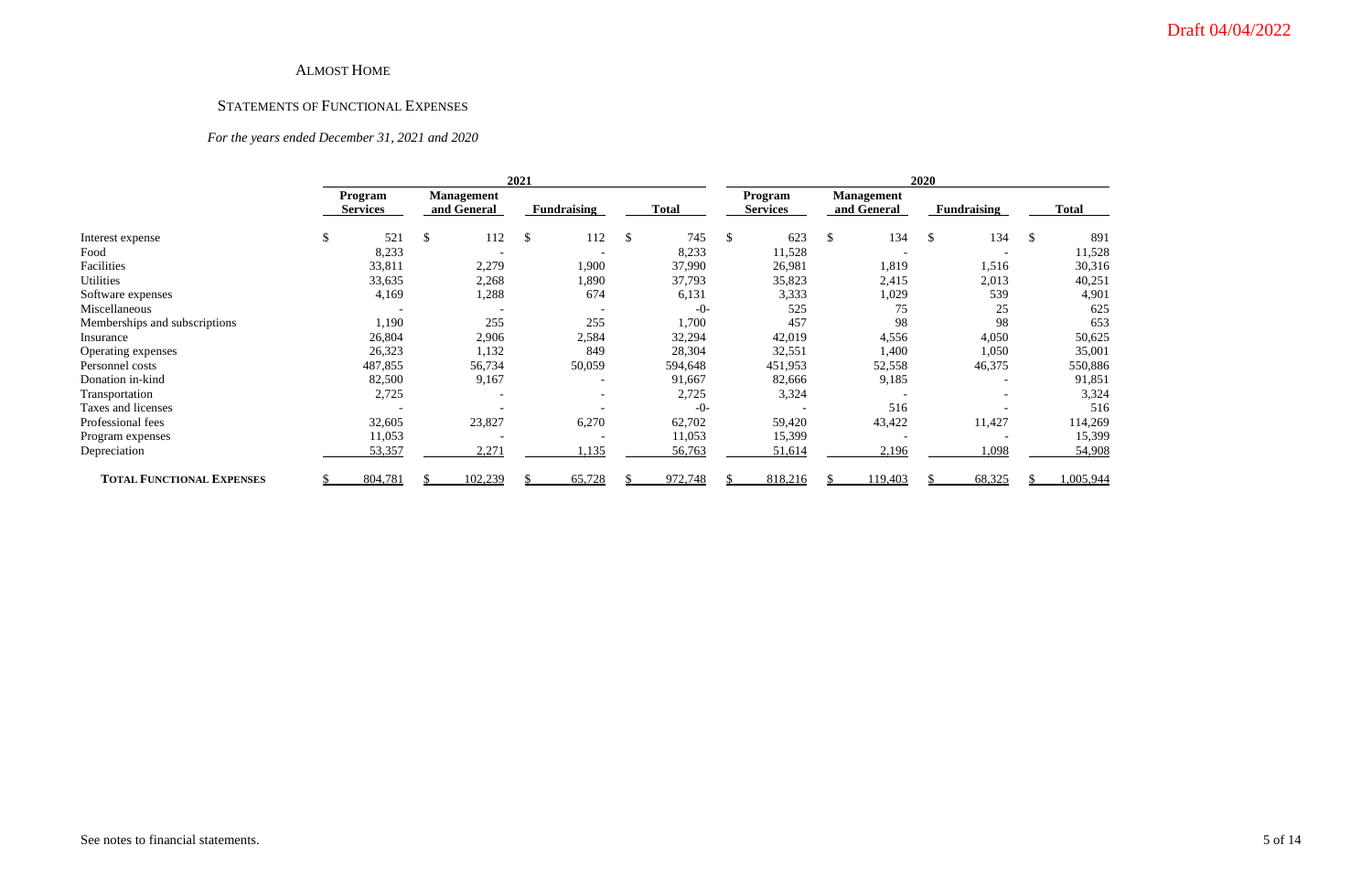# Draft 04/04/2022

# ALMOST HOME

# STATEMENTS OF CASH FLOWS

# *For the years ended December 31, 2021 and 2020*

|                                                     | 2021          | 2020 |          |  |
|-----------------------------------------------------|---------------|------|----------|--|
| <b>Cash Flows from Operating Activities</b>         |               |      |          |  |
| Changes in net assets                               | \$<br>202,229 | \$   | 109,349  |  |
| Adjustments to reconcile changes in net assets to   |               |      |          |  |
| net cash provided by operating activities:          |               |      |          |  |
| Depreciation                                        | 56,763        |      | 54,908   |  |
| Unrealized loss (gain) on investments               | 138           |      | (1,525)  |  |
| Changes in:                                         |               |      |          |  |
| Accounts receivable                                 | (87, 139)     |      | 17,732   |  |
| Due from Almost Home Permanent Housing, L.P.        | (25,025)      |      | (56,791) |  |
| Prepaid expenses                                    | (11, 547)     |      | (2,396)  |  |
| Accounts payable and other liabilities              | (38, 715)     |      | 48,054   |  |
| <b>NET CASH PROVIDED BY</b>                         |               |      |          |  |
| <b>OPERATING ACTIVITIES</b>                         | 96,704        |      | 169,331  |  |
| <b>Cash Flows from Investing Activities</b>         |               |      |          |  |
| Real estate investment activity, net                | 63,889        |      | 80,222   |  |
| Investment activity, net                            | (33, 566)     |      | (6, 435) |  |
| Property and equipment, net                         | (19,900)      |      | (14,200) |  |
| <b>NET CASH PROVIDED BY</b>                         |               |      |          |  |
| <b>INVESTING ACTIVITIES</b>                         | 10,423        |      | 59,587   |  |
| <b>NET INCREASE IN CASH</b>                         | 107,127       |      | 228,918  |  |
| <b>Cash and Cash Equivalents, Beginning of Year</b> | 843,517       |      | 614,599  |  |
| CASH AND CASH EQUIVALENTS, END OF YEAR              | 950,644       | \$   | 843,517  |  |
| <b>Interest Paid</b>                                | \$<br>745     | \$   | 890      |  |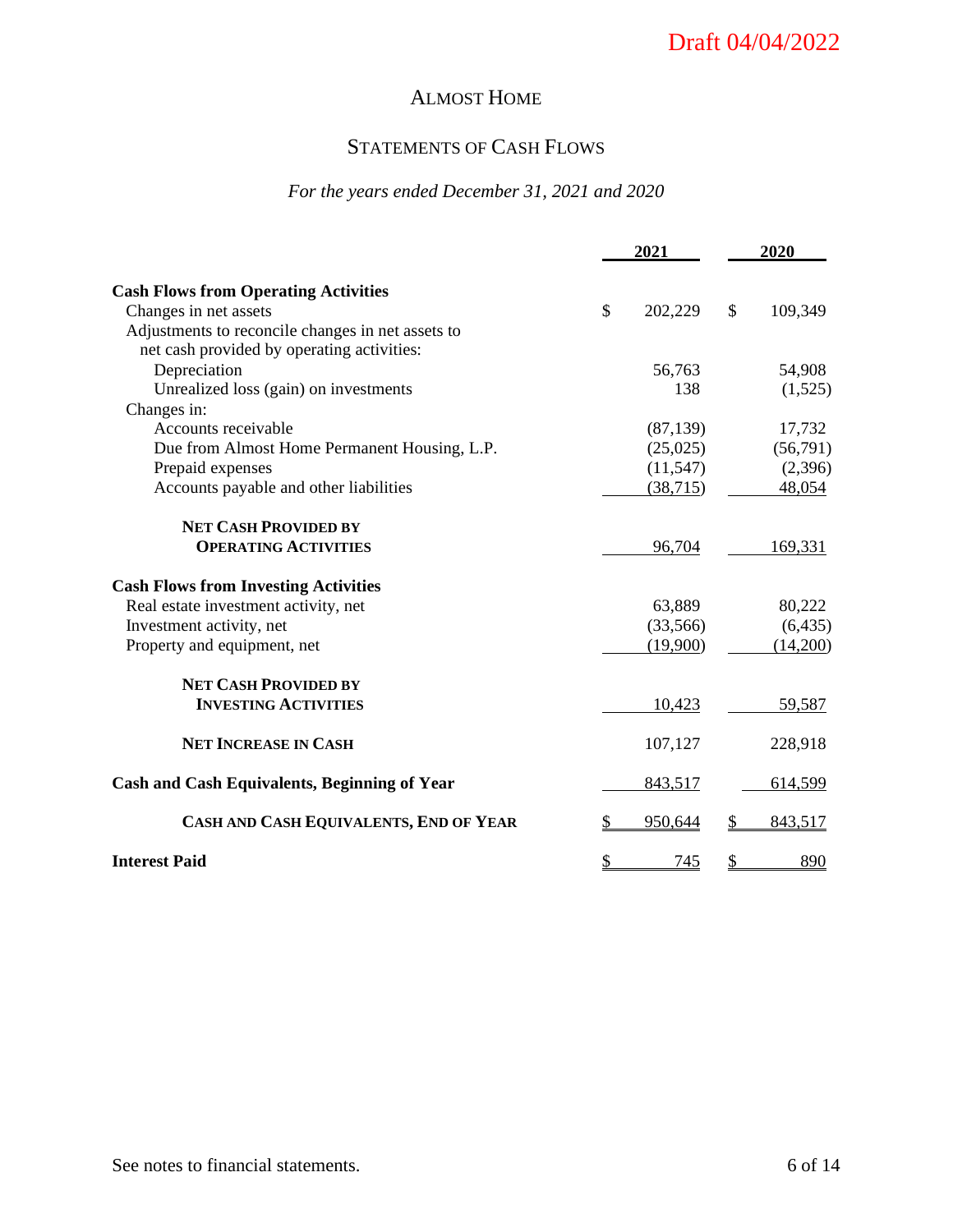### NOTES TO FINANCIAL STATEMENTS

*December 31, 2021 and 2020*

### **NOTE A—SUMMARY OF SIGNIFICANT ACCOUNTING POLICIES**

#### **Organization**

Almost Home (the Organization), is a not-for-profit corporation organized under the law of the State of Missouri and is exempt from federal income tax under Section  $501(c)(3)$  of the Internal Revenue Service Code. Almost Home is a transitional living experience for young women with children, coming from inadequate housing or other agencies, who want to develop personal and economic independence and stability. Almost Home commits to provide an environment of trust and respect where women may develop concrete skills which will enable them to achieve their individual goals. Prior to December 15, 2015, Almost Home was sponsored by the Franciscan Sisters of Mary. Effective December 15, 2015, Almost Home is exempt from federal income tax under Internal Revenue Code Section 501(c)(3) independent of the Franciscan Sisters of Mary.

#### **Basis of Presentation**

Net assets and revenues, expenses, gains, and losses are classified based on the existence or absence of donor-imposed restrictions. Accordingly, net assets of the Organization and changes therein are classified and reported as follows:

*Net assets without donor restrictions*—net assets that are not subject to donor-imposed stipulations.

*Net assets with donor restrictions*—net assets subject to donor-imposed stipulations that can be used for specified purposes or time periods or must be maintained in perpetuity by the Organization.

#### **Revenue Recognition**

All contributions are considered available for the Organization's general programs unless specifically restricted by the donor. Amounts received that are designated for future periods or restricted by the donor are reported as **s**upport with donor restrictions and increase the respective class of net assets. Contributions received with donor restrictions that are met in the same reporting period are reported as unrestricted support and increased net assets without donor restrictions.

#### **Cash and Cash Equivalents**

Cash and cash equivalents consist of cash held in checking, savings, and money market accounts. At times, cash may be in excess of the FDIC limits.

#### **Investments**

Investments are reported at market value. Gains or losses on sales of investments are determined on a specific cost identification method. Unrealized gains and losses are determined based on year-end value fluctuations.

#### **Accounts Receivable**

The Organization considers accounts receivable to be fully collectible; accordingly, no allowance for doubtful accounts is required. If amounts become uncollectible, they will be charged to operations when that determination is made.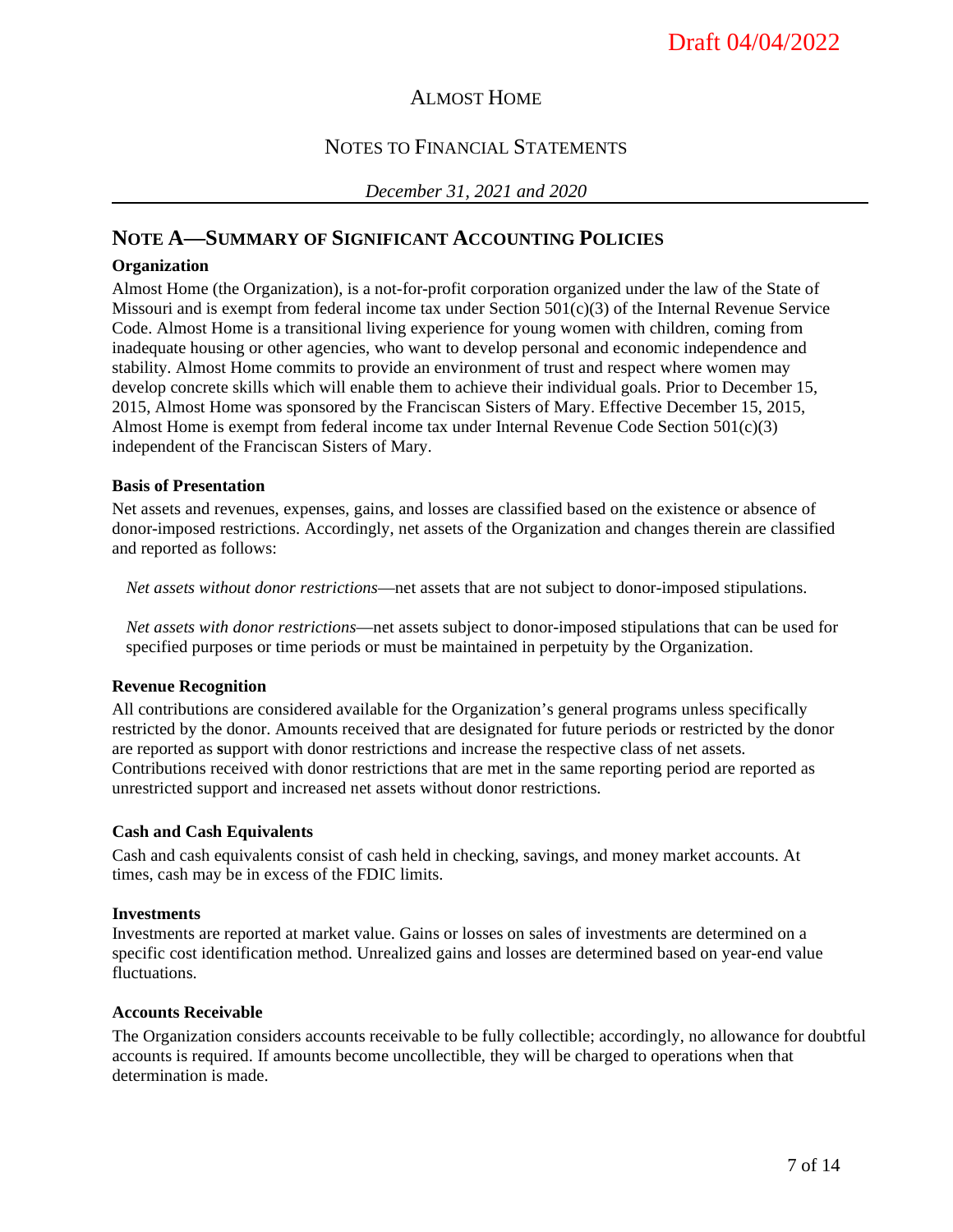### NOTES TO FINANCIAL STATEMENTS *(Continued)*

*December 31, 2021 and 2020*

# **NOTE A—SUMMARY OF SIGNIFICANT ACCOUNTING POLICIES** *(Continued)*

#### **Subsequent Events**

In preparing these financial statements, the Organization has evaluated events and transactions for potential recognition or disclosure through TBD, the date the financial statements were available to be issued.

#### **Property, Plant, and Equipment**

Property, plant, and equipment are stated at cost or fair market value at date of donation. All expenditures for property and equipment in excess of \$5,000 are capitalized. Major renewals and improvements are capitalized while replacements, maintenance, and repairs which do not improve or extend the lives of the assets are expensed currently. Depreciation is provided for in amounts sufficient to relate the cost of depreciable assets to operations over their estimated service lives, on a straight-line basis as follows:

|                         | Years   |
|-------------------------|---------|
| <b>Buildings</b>        | $20-40$ |
| Furniture and equipment | $3-10$  |
| Land improvements       | 20      |
| Automobiles             |         |

#### **Use of Estimates**

In preparing the Organization's financial statements, in conformity with generally accepted accounting principles, management is required to make estimates and assumptions that affect the reported amounts of assets and liabilities, the disclosure of contingent assets and liabilities at the date of the financial statements, and the reported amounts of revenues and expenses during the reporting period. Actual results could differ from those estimates.

#### **Comparative Statements**

The financial statements for the prior period are presented for comparative purposes.

#### **Income Taxes**

The Organization is exempt from federal income tax under Section  $501(c)(3)$  of the Internal Revenue Code and from comparable state law whereby only unrelated business income when earned, as defined by Section 509(a)(1) of the Code, is subject to federal income tax. The Organization currently has no unrelated business income.

The Organization does not believe there are any material uncertain tax positions and, accordingly, they will not recognize any liability for them. For the year ended December 31, 2021, there were no penalties or interest recorded or included in the financial statements.

The Organization's Form 990, Return of Organization Exempt from Income Taxes for the years ended December 31, 2021, 2020, and 2019, are subject to examination by the IRS, generally three years after they were filed.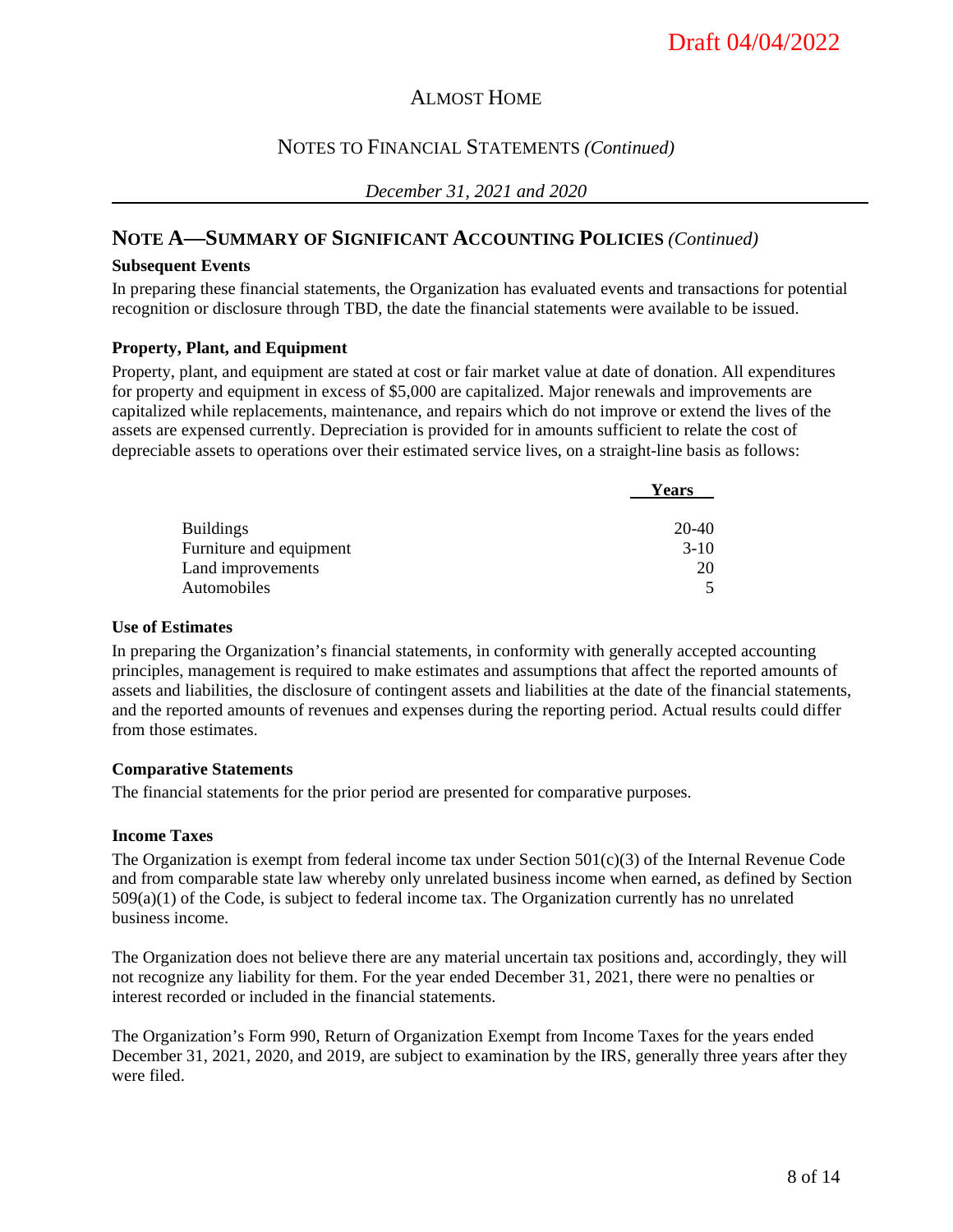### NOTES TO FINANCIAL STATEMENTS *(Continued)*

*December 31, 2021 and 2020*

# **NOTE A—SUMMARY OF SIGNIFICANT ACCOUNTING POLICIES** *(Continued)*

#### **Functional Expenses**

The Organization allocates certain of its expenses on a functional basis among its various programs and support services. Expenses that can be identified with a specific program or support service are allocated directly to that function.

#### **Contributed Services**

Contributed services are reflected in the financial statements at the fair value of the services received. Contributed services are recognized if the services require specialized skills and would need to be purchased if not provided by donation. Contributed services of \$41,451 and \$67,036 were received during the years ended December 31, 2021 and 2020, respectively.

### **NOTE B—LIQUIDITY AND AVAILABILITY OF RESOURCES**

Financial assets available for general expenditure, that is, without donor or other restrictions limiting their use, within one year of the balance sheet date, comprise the following:

| Cash and cash equivalents<br>Investments (Level 1)<br>Accounts receivable<br>Line of credit      | S<br>950.644<br>47,319<br>303,154<br>90,000 |
|--------------------------------------------------------------------------------------------------|---------------------------------------------|
| Less liabilities<br>Less net assets with donor restrictions                                      | (37,085)<br>(92, 631)                       |
| <b>Financial Assets Available to Meet Cash Needs</b><br>for General Expenditures Within One Year | 1,261,401                                   |

As part of management's liquidity plan, cash in excess of daily requirements is invested in money market funds.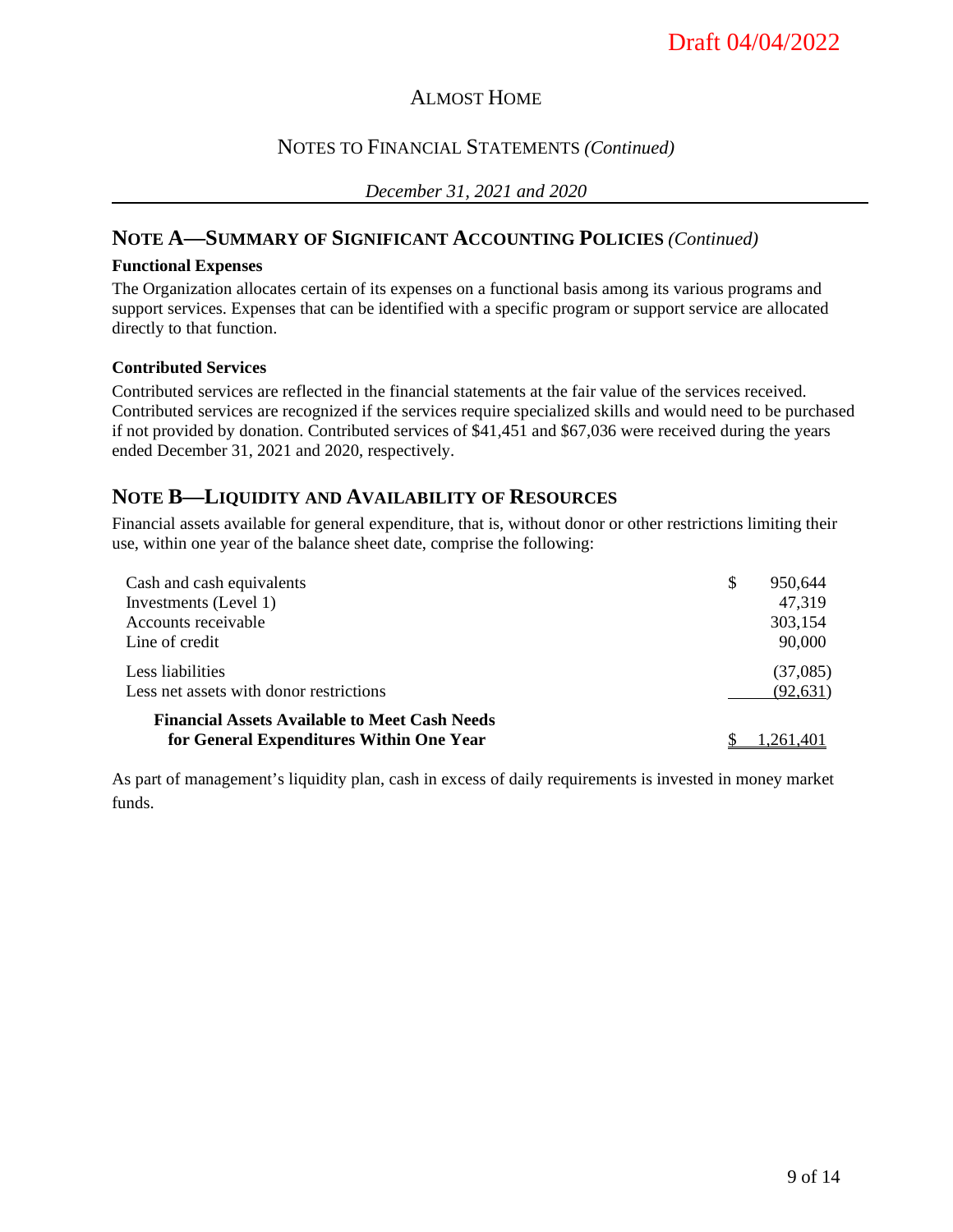### NOTES TO FINANCIAL STATEMENTS *(Continued)*

#### *December 31, 2021 and 2020*

# **NOTE C—INVESTMENTS**

The Organization adopted FASB Accounting Standards Codification (ASC) Topic 820. Topic 820 defines fair value as the price that would be received to sell an asset or paid to transfer a liability in an orderly transaction between market participants at the measurement date. Topic 820 also establishes a fair value hierarchy which requires an entity to maximize the use of observable inputs and minimize the use of unobservable inputs when measuring fair value. The standard describes three levels of inputs that may be used to measure fair value.

- Level 1—Ouoted prices in active markets for identical assets or liabilities.
- Level 2—Observable inputs other than Level 1 prices, such as quoted prices for similar assets or liabilities; quoted prices in markets that are not active; or other inputs that are observable or can be corroborated by observable market data for substantially the full term of the assets or liabilities.
- Level 3—Unobservable inputs that are supported by little or no market activity and that are significant to the fair value of the assets or liabilities.

The following table summarizes the levels in the fair value hierarchy of the Organization's investments at December 31, 2021 and 2020:

|                           | 2021         |                    |                             |  |  |
|---------------------------|--------------|--------------------|-----------------------------|--|--|
|                           | Level 1      | Level 3            | <b>Total</b>                |  |  |
| Cash and cash equivalents | \$<br>47,321 |                    | 47,321<br>\$<br>$\sim$      |  |  |
| Income stock              |              |                    | $-0-$                       |  |  |
| Real estate (Note F)      |              | \$<br>334,176<br>- | 334,176                     |  |  |
|                           | 47,321       | 334,176<br>\$      | 381,497<br>S                |  |  |
|                           |              | 2020               |                             |  |  |
|                           | Level 1      | Level 3            | <b>Total</b>                |  |  |
| Cash and cash equivalents | \$<br>5,780  |                    | \$<br>5,780<br>$\mathbf{r}$ |  |  |
| Income stock              | 8,113        |                    | 8,113                       |  |  |
| Real estate (Note F)      |              | \$<br>398,065<br>- | 398,065                     |  |  |
|                           | 13,893       | 398,065            | 411,958                     |  |  |

The composition of the investment return included in the Statements of Activities is as follows for the year ended December 31, 2021 and 2020:

|                                          | 2021    | 2020  |
|------------------------------------------|---------|-------|
| Realized loss (Level 1)                  | (1.999) |       |
| Unrealized gain on investments (Level 1) | 1.861   | l,525 |
|                                          | 138)    |       |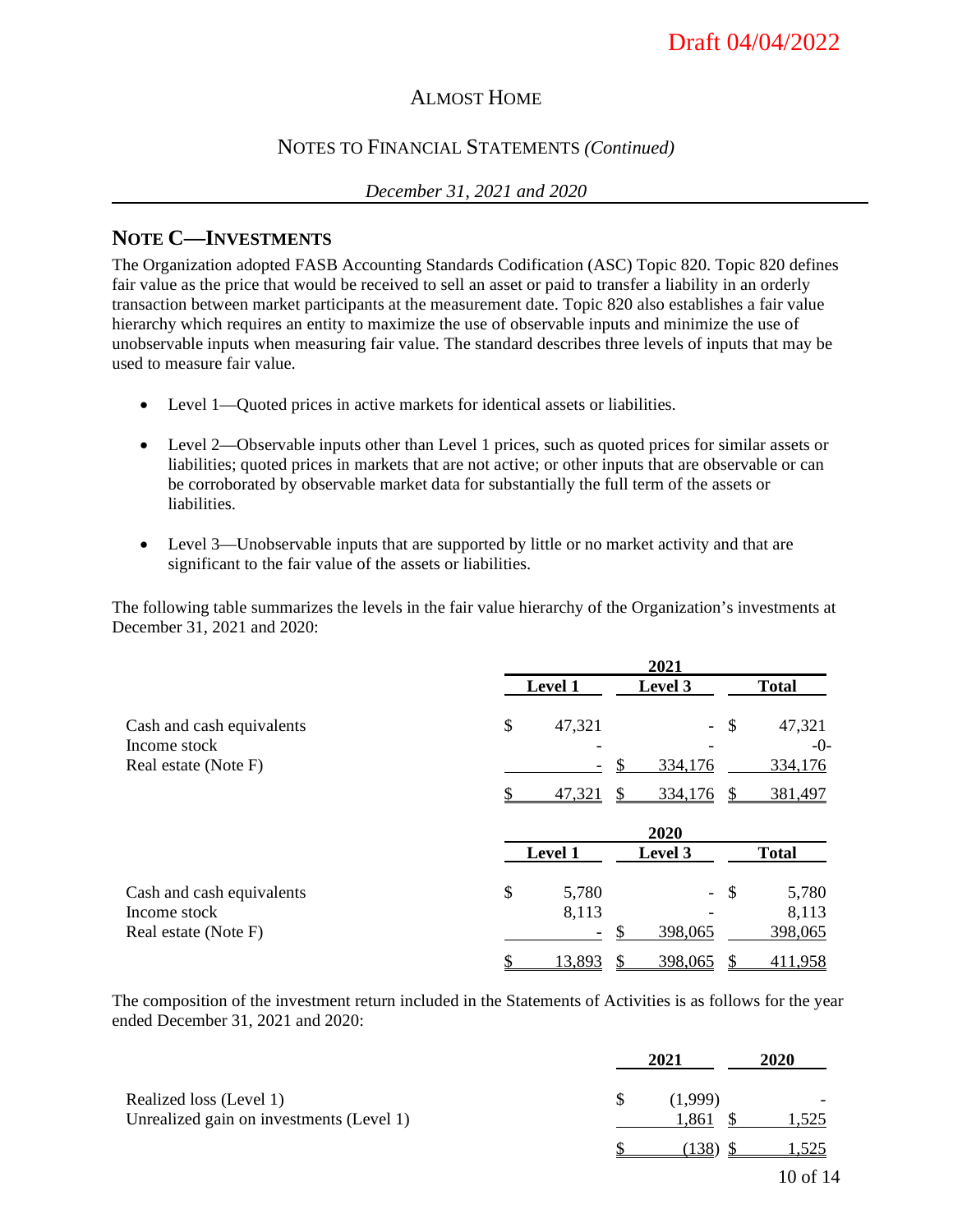### NOTES TO FINANCIAL STATEMENTS *(Continued)*

*December 31, 2021 and 2020*

# **NOTE C—INVESTMENTS** *(Continued)*

The following summarizes the changes in fair value of Almost Home Level 3 investments:

| <b>Balance at 01/01/2020</b>               | \$<br>478,287     |
|--------------------------------------------|-------------------|
| Net rental activity<br>Interest income     | (80, 727)<br>505  |
| <b>Balance at 12/31/2020</b>               | 398,065           |
| Net rental activity<br>Loss on investments | (63,889)<br>(138) |
|                                            | (64, 027)         |
| <b>Balance at 12/31/2021</b>               | 334.176           |

# **NOTE D—ACCOUNTS RECEIVABLE**

As of December 31, accounts receivable consisted of:

|                                             |    |         | 2020 |         |
|---------------------------------------------|----|---------|------|---------|
| <b>St. Louis County</b>                     | \$ | 131,682 | S    | 78,505  |
| United Way                                  |    | 140,060 |      | 136,533 |
| American Family Insurance Dreams Foundation |    | 10,000  |      |         |
| <b>Emerson Charitable Trust</b>             |    | 10,000  |      |         |
| <b>CACFP</b>                                |    | 8,936   |      | 515     |
| Other                                       |    | 2,476   |      | 462     |
| <b>TOTAL</b>                                |    | 303,154 |      | 216,015 |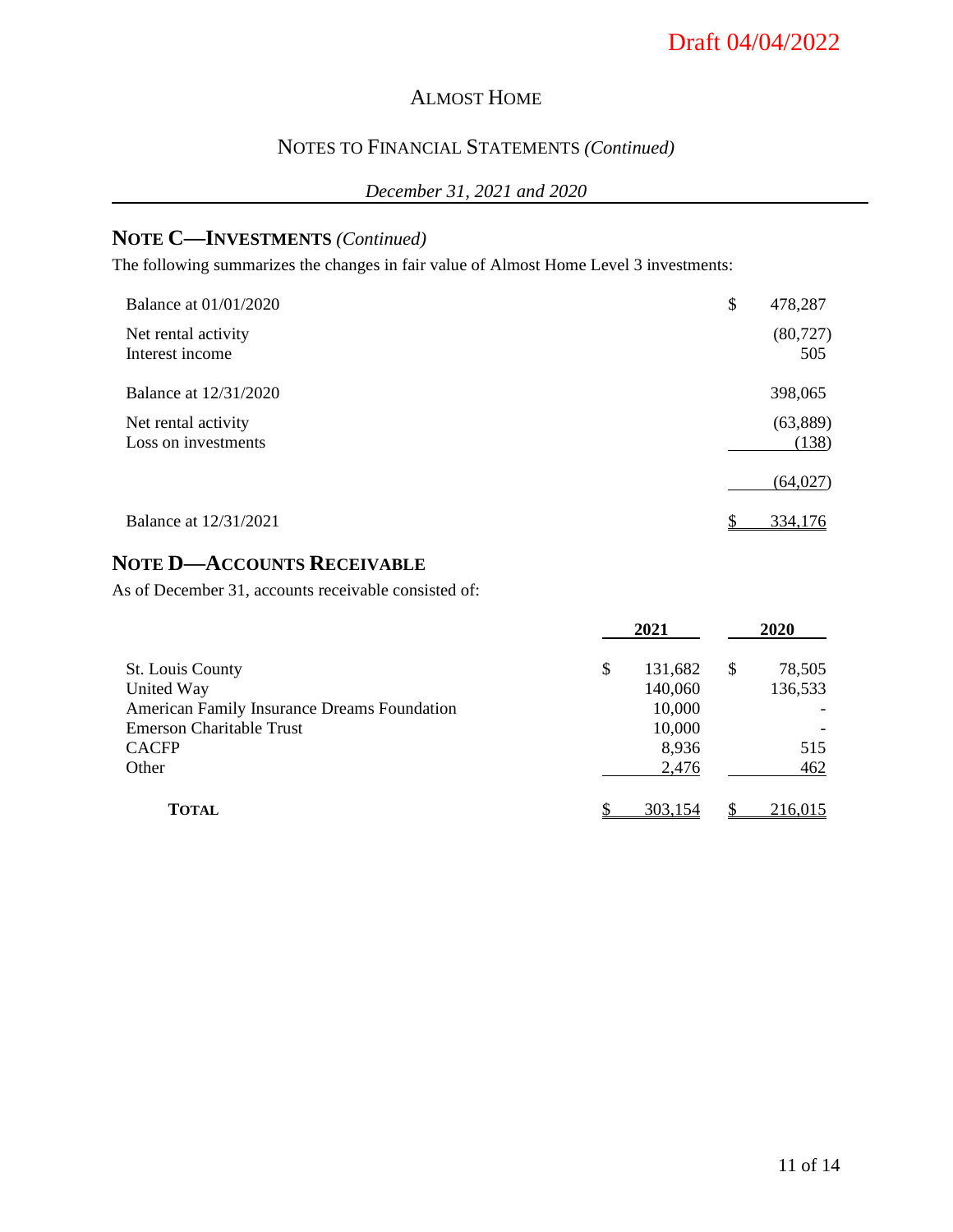# NOTES TO FINANCIAL STATEMENTS *(Continued)*

*December 31, 2021 and 2020*

# **NOTE E—PROPERTY, PLANT, AND EQUIPMENT**

Property, plant, and equipment consisted of the following at December 31:

|                                | 2021          | 2020         |
|--------------------------------|---------------|--------------|
| Land                           | \$<br>46,763  | \$<br>46,763 |
| <b>Buildings</b>               | 1,801,684     | 1,781,784    |
| Furniture and equipment        | 195,065       | 195,065      |
| Land improvements              | 202,354       | 202,354      |
| Automobiles                    | 45,462        | 45,462       |
|                                | 2,291,328     | 2,271,428    |
| Less: accumulated depreciation | (1,498,672)   | (1,441,909)  |
| <b>TOTAL</b>                   | \$<br>792,656 | 829,519      |

Depreciation expense was \$56,763 and \$54,908 for the years ended December 31, 2021 and 2020, respectively.

### **NOTE F—INVESTMENT IN PARTNERSHIP**

Almost Home is the General Partner of Almost Home Permanent Housing, L.P. (the Partnership), which owns and operates an apartment building used as transitional housing for women. During the construction of the transitional housing, certain transactions occurred between the Partnership and Almost Home. The investment in the Partnership is accounted for using the cost method on the Statement of Financial Position of Almost Home.

# **NOTE G—LINE OF CREDIT**

On March 10, 2015, the Organization obtained a demand line of credit up to a maximum of \$90,000. The interest rate charged on any outstanding balance will be equal to the prime rate announced by the bank. There have been no draws on the line of credit to date.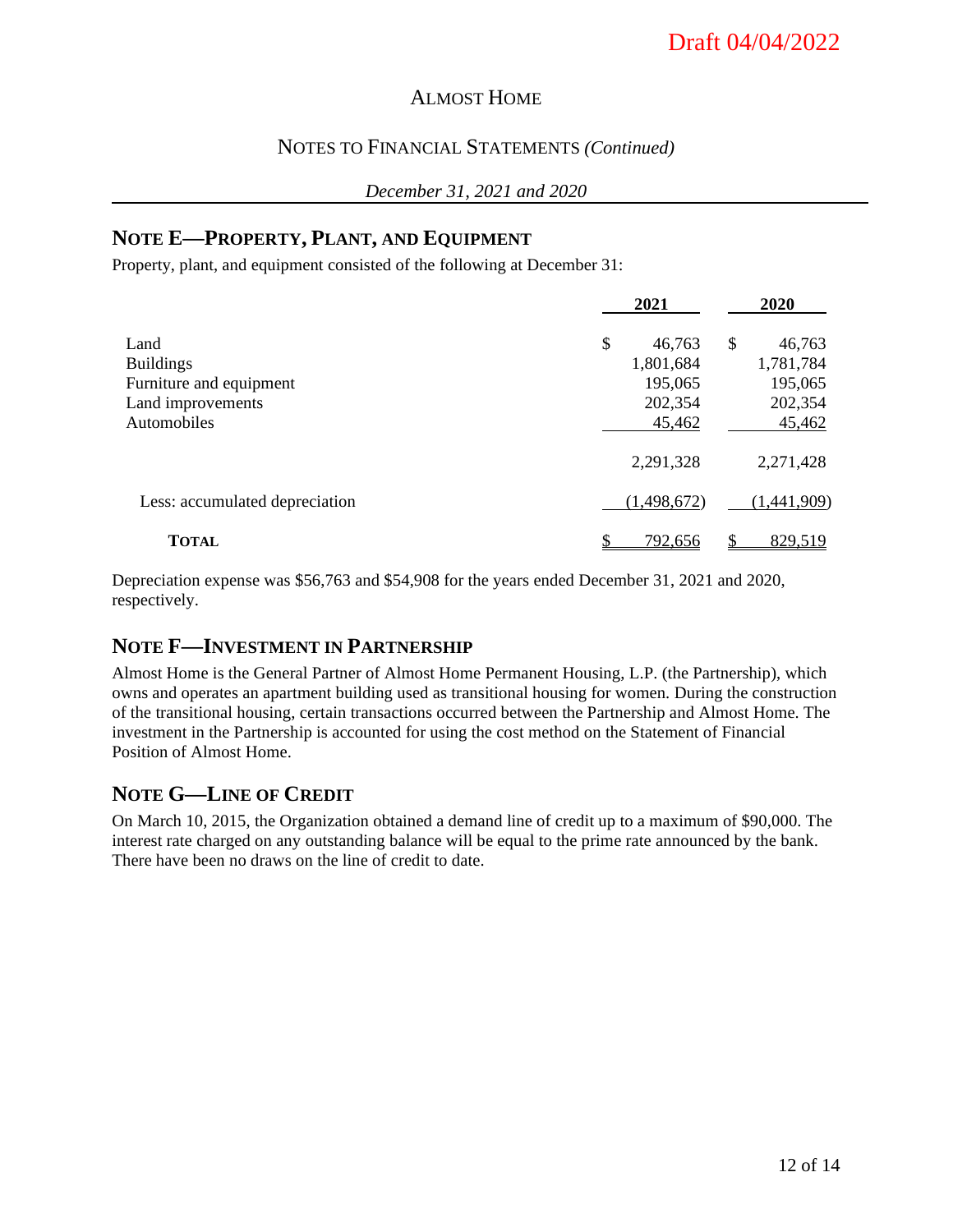### NOTES TO FINANCIAL STATEMENTS *(Continued)*

#### *December 31, 2021 and 2020*

### **NOTE H—LEASE PAYABLE**

During the year ended December 31, 2016, the Organization entered into a capital lease agreement for an office copier. The equipment has a value of \$3,029 and as of December 31, 2021 it was fully depreciated.

During the year ended December 31, 2015, the Organization entered into a capital lease agreement for an office copier. The equipment has a value of \$5,440. As of December 31, 2020, the copier was fully depreciated.

The future minimum lease payments as of December 31, 2021 and 2020 were \$-0- and \$353, respectively.

Interest paid on the leases was \$118 and \$357, respectively, for the years ended December 31, 2021 and 2020.

# **NOTE I—RELATED-PARTY TRANSACTIONS**

Almost Home is the general partner (100%) in Almost Home Permanent Housing, L.P. Accounts receivable of \$351,899 and \$326,874 at December 31, 2021 and 2020, respectively, is due from Almost Home Permanent Housing, L.P. for operating expenses paid by Almost Home.

During the years ended December 31, 2021 and 2020, Almost Home paid \$24,284 and \$56,791, respectively, of operating expenses on behalf of the Partnership.

Note receivable consisted of a non-interest bearing loan made to Almost Home Permanent Housing, L.P. during constructions of the apartments. As of December 31, 2021 and 2020, the outstanding balances were \$82,859 each year.

### **NOTE J—BOARD-DESIGNATED NET ASSETS**

Board-designated net assets consisted of the following at December 31:

|                             | 2021 |            | 2020    |  |
|-----------------------------|------|------------|---------|--|
| Operations—special projects |      | 106,660 \$ | 106,660 |  |

### **NOTE K—DONOR RESTRICTED NET ASSETS**

Donor restricted net assets were available for the following purposes at December 31:

|                | 2021         |   | 2020    |  |
|----------------|--------------|---|---------|--|
| Program        | \$<br>48,886 | S | 54,210  |  |
| Scholarships   | 22,939       |   | 25,714  |  |
| Alumni support | 20,806       |   | 22,806  |  |
| GED classes    |              |   | 6,033   |  |
| <b>TOTAL</b>   | 92,631       |   | 108,763 |  |